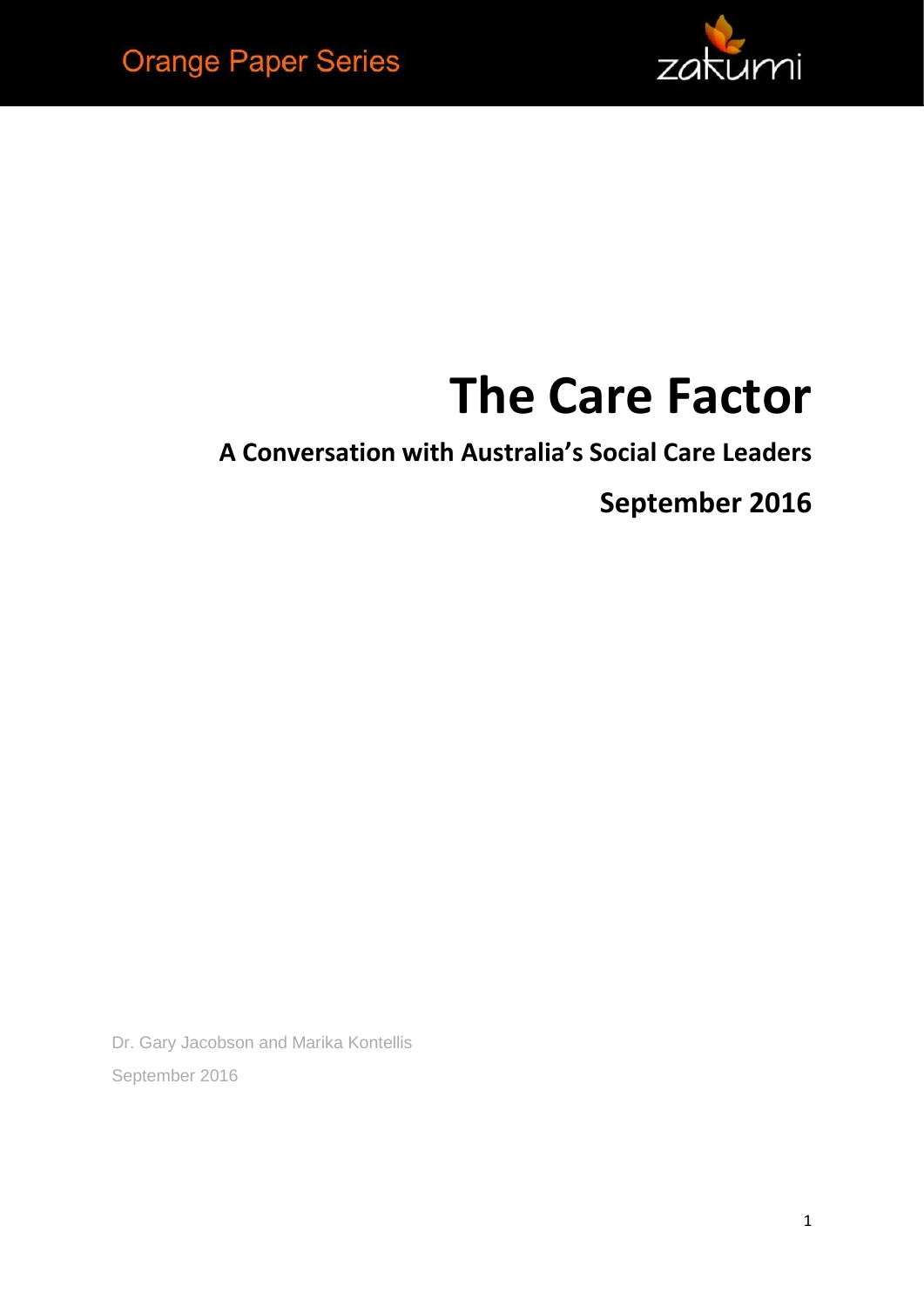

#### **The Zakumi Orange Papers**

Zakumi has a long and successful history in the social care sector and produces quarterly opinion papers on topics and issues of relevance to the sector. These are intended to provide insights that may stimulate further conversations or actions. Please feel free to share them with others in the hope they will spark new thinking and discussion.

#### **Acknowledgements**

The content of this paper reflects our interpretation of the individual conversations with sector leaders. As part of our commitment to enhancing Australia's Social Care Sector, Zakumi undertakes Action Research Projects, reviews contemporary literature and practice and documents ideas for sharing.

In January 2011 we interviewed and documented conversations with sector leaders to ascertain what they thought the future would bring, the challenges and the opportunities. Five years later we repeated the exercise with other leaders. This Paper is our analysis of what leaders think about the current context and their view about the future.

Our sincere thanks to the following people. *The sector is in good hands.* 

| Karen Walsh               | General Manager, Group Business Initiatives Division, St.<br><b>George Community Housing</b> |
|---------------------------|----------------------------------------------------------------------------------------------|
| Pamela Rutledge           | <b>CEO Richmond PRA</b>                                                                      |
| Deirdre Cheers            | CEO Barnardos                                                                                |
| <b>Violet Roumeliotis</b> | <b>CEO Settlement Services International</b>                                                 |
| Esta Chilas - Paschalidis | Partnership Manager, Settlement Services International                                       |
| Elena Katrakis            | <b>CEO Carers NSW</b>                                                                        |
| <b>Chris Campbell</b>     | <b>CEO The Junction Works</b>                                                                |
| Robyn Cahoun              | <b>CEO Common Equity NSW</b>                                                                 |
| Alastair McEwen           | CEO Community Legal Centres of NSW                                                           |
| Robyn Chapman             | CEO Independent Living Centre of NSW                                                         |

#### Zakumi Consulting©2016

This work is copyright. Apart from any use as permitted under the *Copyright Act 1968*, no part may be reproduced by any process without prior written permission from Zakumi Consulting Pty Ltd. Requests and inquiries concerning reproduction and rights should be addressed to the Managing Director, Zakumi Consulting Suite 123, Level 6, 330 Wattle Street, Ultimo, NSW 2007

P: +61 2 89167428

- E: [gary@zakumi.com.au](mailto:gary@zakumi.com.au)
- W: [www.zakumi.com.au](http://www.zakumi.com.au/)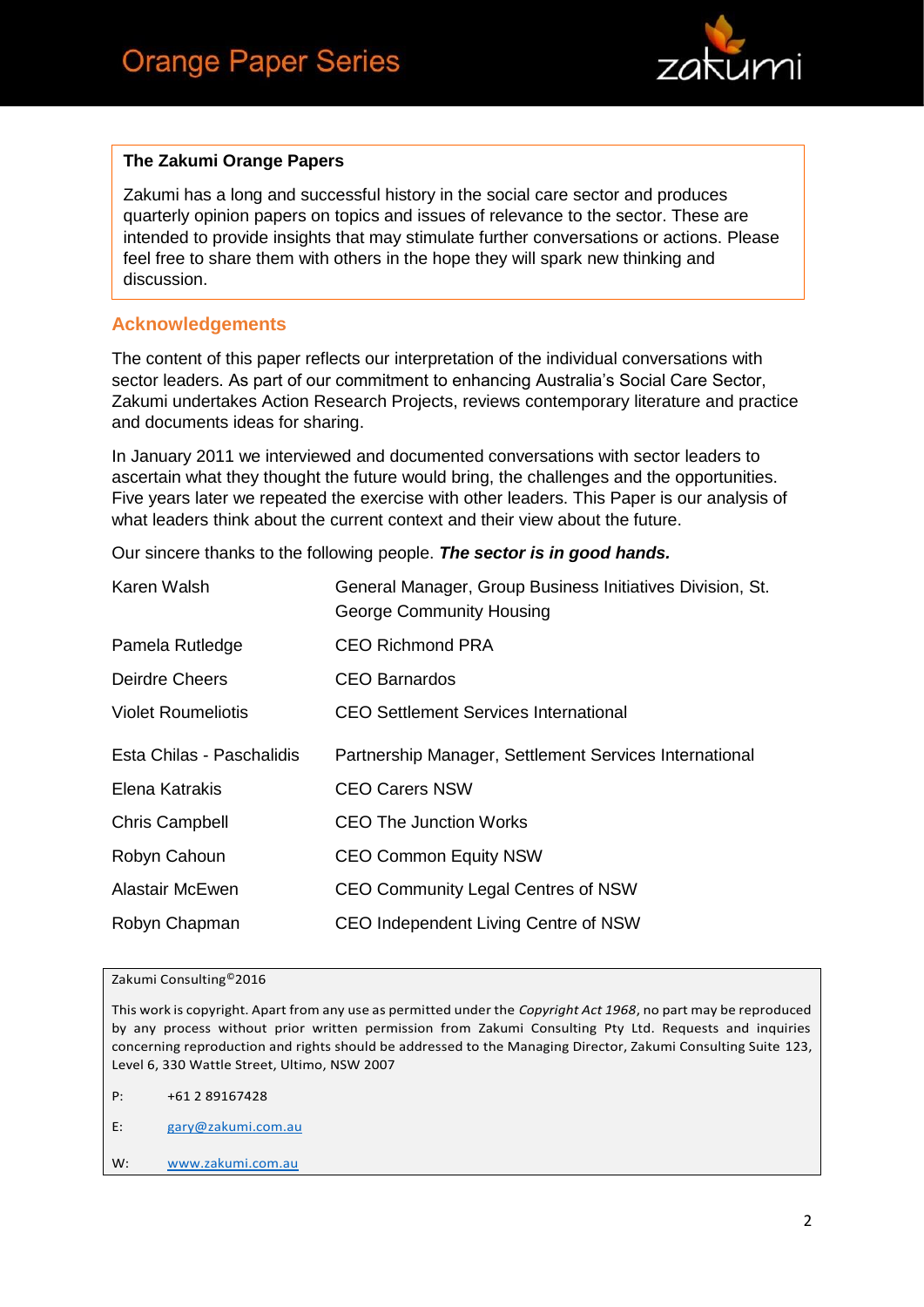

#### **Contents**

| 1. Introduction           | $\overline{\mathbf{4}}$ |
|---------------------------|-------------------------|
| 2. The Social Care Sector | $\overline{\mathbf{4}}$ |
| 3. Conversation Themes    | 5                       |
| 4. Identifying the Trends | 11                      |
| 5. Summary                | 12                      |
| 6. References             | 13                      |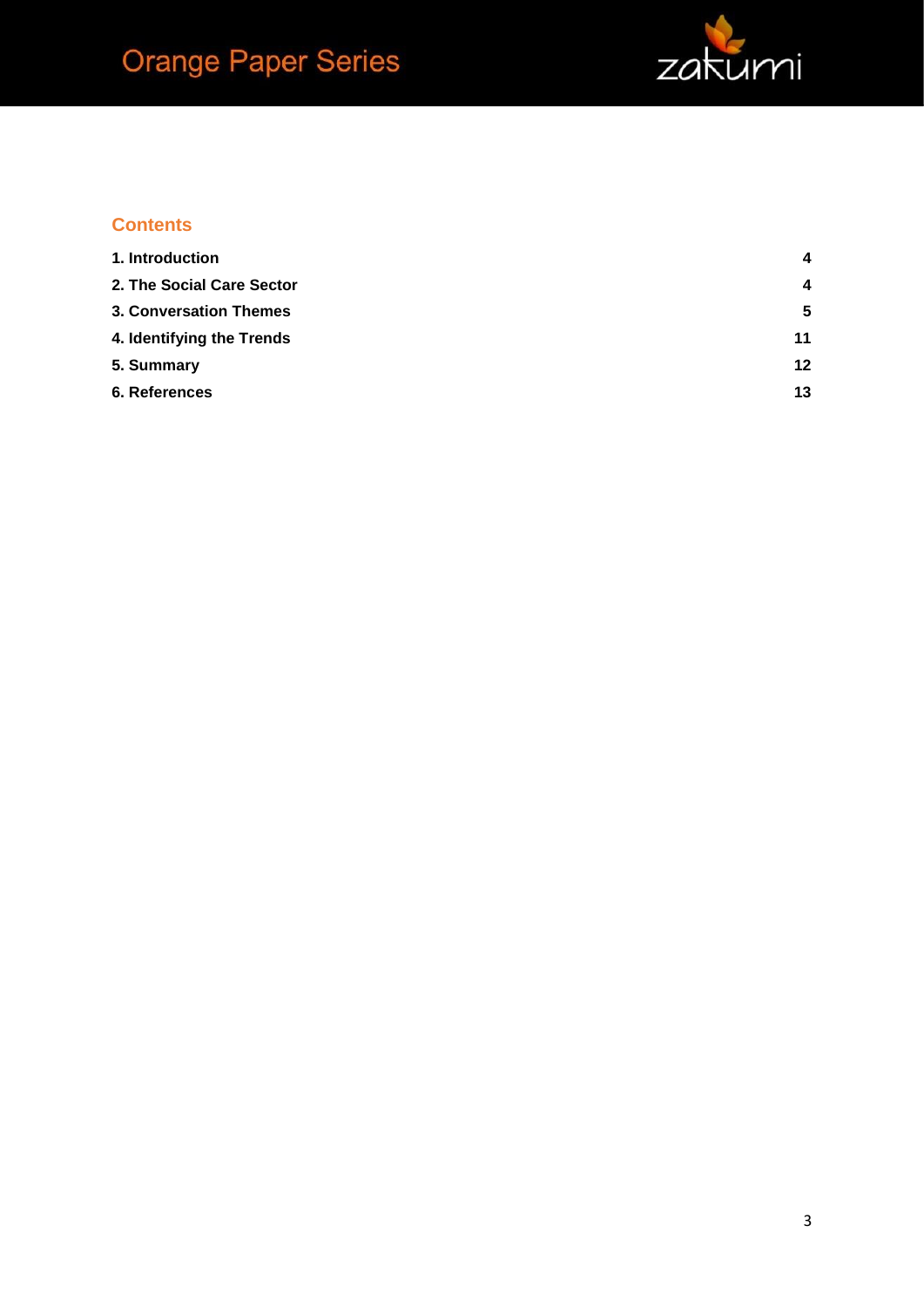

#### <span id="page-3-0"></span>**1. Introduction**

In 2011 we spoke with not for profit leaders and documented our findings in a paper entitled *Here, Now and Later; A Conversation with Not – for – Profit Leaders*. We repeated our conversation with a new set of leaders in late 2015 and early 2016. In this paper we compare the then with the now, and provide some commentary about the future.

Depending upon who you speak to, the sector is either in the midst of change, has been constantly changing or is at the tail-end of a significant structural and technical shift that will last for decades. Arguably, they are all correct and "things" in 2015 are different to those experienced in 2011. Having said that, many of the current issues and consequences faced by social care organisations were forecasted by leaders and for some, they are part of an organised and much-needed shakeup of the "industry". According to others, the changes are about a calculated shift by government to move away from both service provision and in some cases funding social impact and social change.

It is clear that there is to be no winding-back of the clock or stopping the sands of change. A strong, diverse and capable social care sector will continue to be needed whilst disadvantage, inequality and social care need continues to exist in Australian communities. What is beginning to show up is that whilst no one sector has a monopoly on "doing good", Australia's changing social care sector has the demonstrated that the "Care Factor" that will shape care, support and social impact for the next decade.

#### <span id="page-3-1"></span>**2. The Social Care Sector**

One of the starkest changes that has occurred but not necessarily been noted has been the changing nomenclature. For previous periods, we have been content to believe we had three sectors; those that made a profit, those that didn't and of course government. However, with the reforms and changes have come new players, many of whom are seen as ''for-profit'' organisations. Initially viewed with scepticism and cynicism, many of these companies/businesses have made very successful forays into the social care market. Whilst not always embraced by their "not for profit" peers, they are being accepted as potential collaborators or ruthless competitors. It seems appropriate that it is now more acceptable to define the sector by "what you do'', not ''who you are''.

Indeed, today we find a myriad of players, for-profit, not-for-profit, government and "hybrid" organisations doing work in communities, all of whom aim to engender better outcomes for people in need. Thus the term ''the social care sector'' has been used as a catch-all term for the multitude of operators that now ply their trade in this space. *"For purpose, not for profit, social care…If you can come up with a better term to define the sector let me know. What is true however is that not for profit organisations no longer have a monopoly on health, community and social care…"* Pamela Rutledge, CEO Richmond PRA

Whilst there are new entrants, it is important to note that not for profits still have a strong hold on this changing sector and the number of not for profit organisations are also growing. Whilst gaining accurate data is complex, it is useful to assess the information gleaned from the (moreor-less) recently established Charities and Not-for-Profit Commission (ACNC). In 2014, we considered there to be more than 600,000 social care organisations in Australia. The bulk of these (in terms of number only) are still small, non-employing organisations that rely on the voluntary contributions of members (and others). However, if one reviews the ACNC data from the previous two reporting periods (2012/13 and 2103/14), bearing in mind that under the ACNC Act, "charities" are classified as small, medium or large in a financial year depending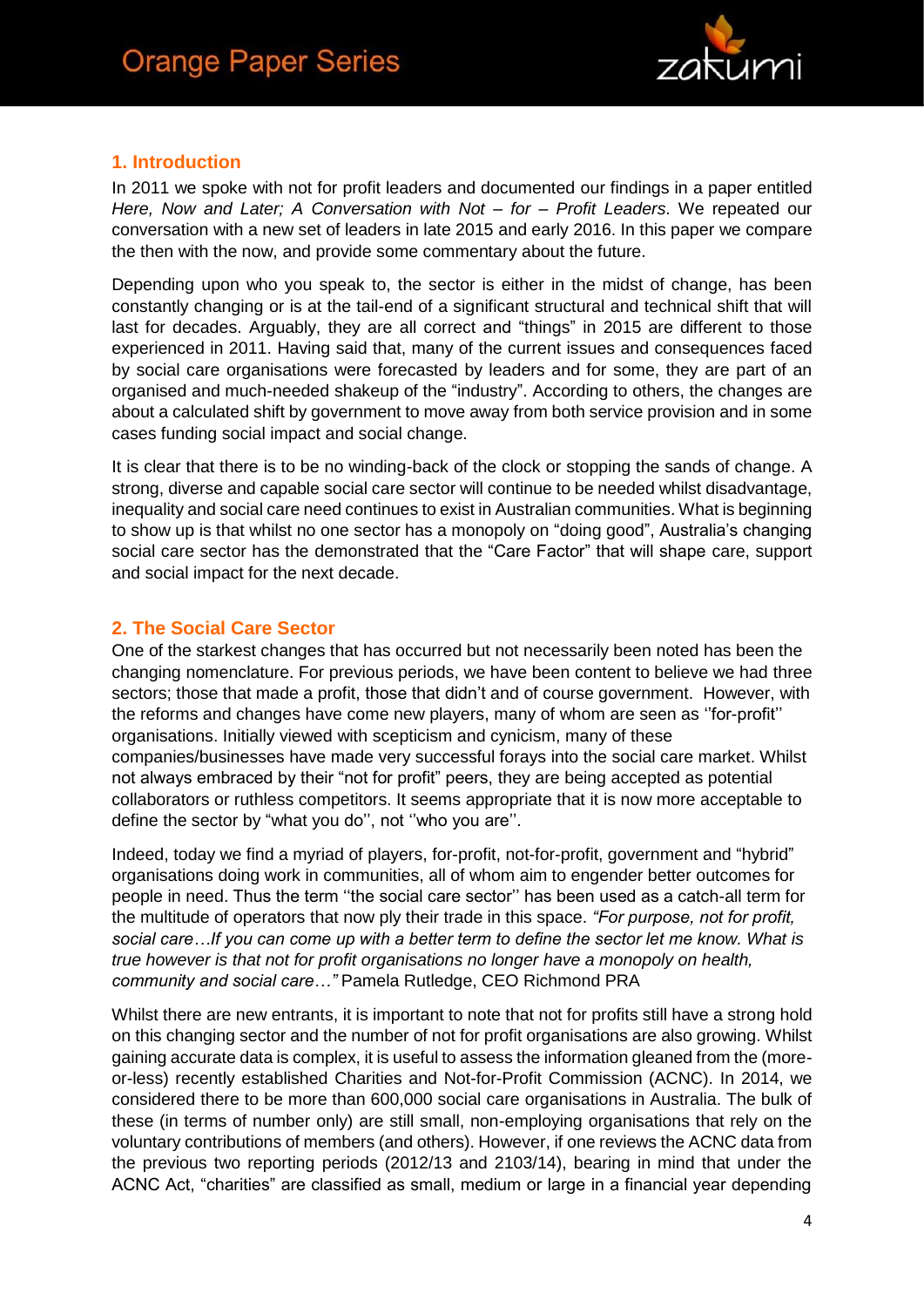

on their total revenue generated during the reporting period; 17% were regarded as large (revenue in excess of 1M, 16% as medium (less than 1M) and 67% as small (less than \$250,000). In the 2014 reporting year, this was largely unchanged (19% were large, 17% medium and 64% are small). However, as more data was gleaned, some patterns emerged; amongst 'small' charities, most reported income of less than \$50,000 – 30% of these reported income less than \$50,000. There was also large variation among large charities. In this category, charities' incomes ranged from \$1 million to over \$100 million. Overall, 4.8% of charities reported incomes of more than \$10 million. A small number of charities

(0.4%) reported incomes of more than \$100 million. Charities that reported income of more than \$100 million reported that their main activities were in higher education, aged care, hospital services, rehabilitation and social services. The sampling in both reporting periods was approximately the same (38,000).

Aside from being a very large and growing sector (not-for-profit organisations have a combined total income of over \$103 billion), they are also very large employers, employing over 1 million workers.

On the basis that there were 11,582,400 employed persons in Australia in June 2014 (seasonally adjusted ABS, 2014), not for profit organisations employed up to 9.7% of the total workforce. The majority of the workforce is female and approximately equal proportions (40%) work part-time and full-time. The remainder are casual employees. However, one characteristic of the section has not shifted over time - in 2014 a significant proportion of charities (44.3%), employed no paid staff. *"…The offer we make to communities is our capacity to engage and support volunteers .. for example our foster care program depends on volunteers.."* Deirdre Cheers CEO Barnardos

In relation to social care, this data from the ACNC is limited. We know that as government has changed its policies and in many instances role in social care, a new social care market is emerging. This market is made up of sole traders, for profit businesses (including large companies and small businesses), not-for profit agencies of the state (i.e. traditional contractors of government), charities, and emerging "hybrid" organisations driven by purpose, delivering on behalf of government but also raising their own funds to do their work. As a consequence, what we are seeing is a changing social care sector with agencies looking to enter, or reinvent themselves to take up the opportunities.

#### <span id="page-4-0"></span>**3. Conversation Themes**

Given the challenges that lie ahead, The Social Care Leader Conversations attempted to evaluate how well prepared the contemporary leaders were to address the foreseeable and unknown challenges. Zakumi undertook its own research to determine the factors that have and were likely to shape social care organisations over the next decade and then asked leaders what they thought the challenges were, and mapped the trends. There were six (6) key issues that emerged from the literature, almost all of which were supported by international evidence and conversation themes.

- Pressure to consolidate (grow or merge)
- Marketisation of the industry
- Growing focus on preventative health and re-ablement
- Advancement in medical and related technology
- Workforce structure, performance and management
- Raised expectations from customers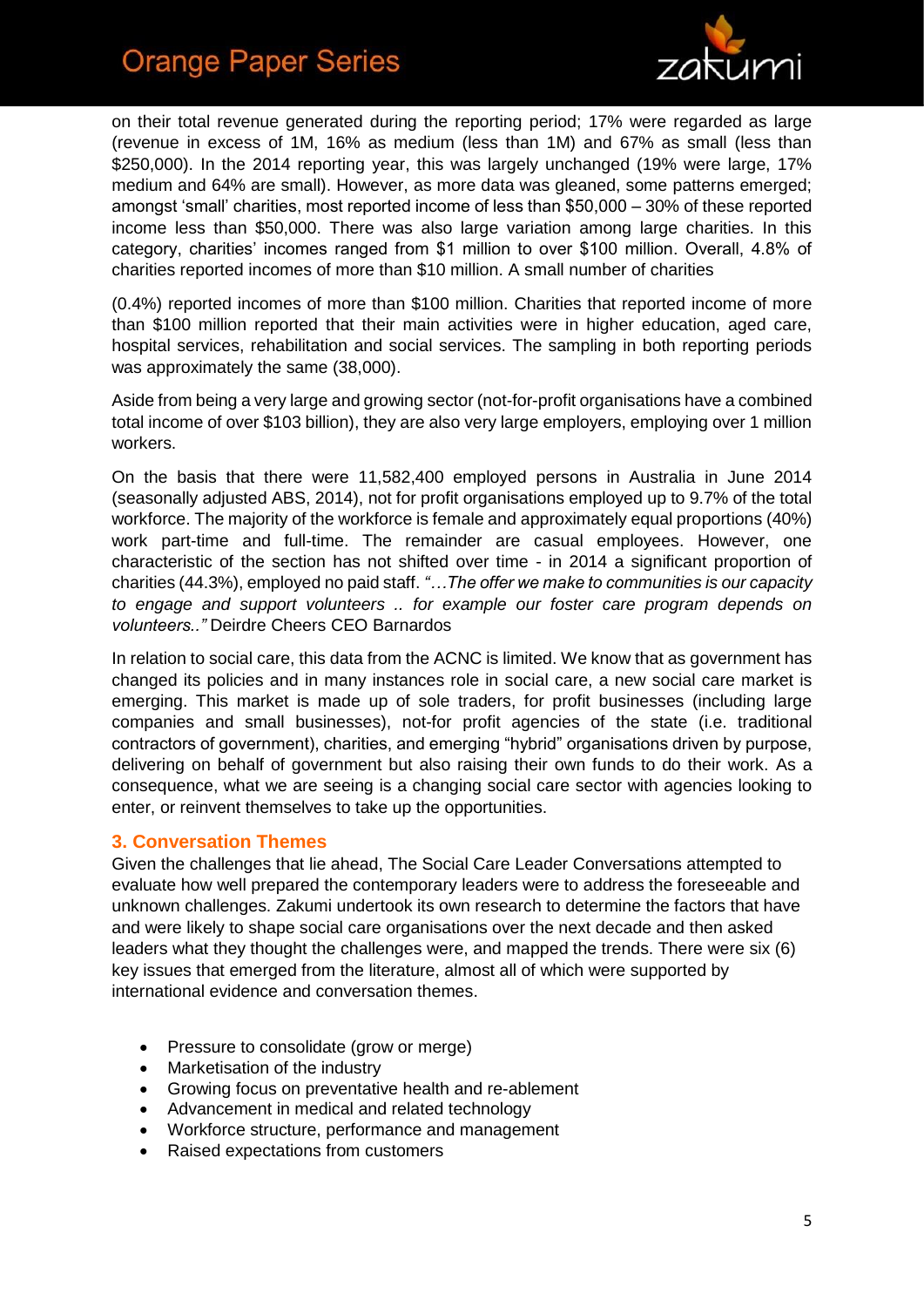

#### **Theme 1 Pressure to consolidate**

As government policy has shifted, significant pressure has been placed on organisations, (especially smaller to medium-sized locally-based organisations) to grow. *"..Scale becomes important when you want to influence social change…"* Robyn Cahoun, CEO Common Equity NSW

This growth is not seen in terms of impact or outcomes but in terms of organisational size and scale. The challenges faced by many of organisations who have been delivering and existing over the past two decades (or longer) are primarily driven by revenue/funding and most have been unable to address the issue outside of a merger. Many of these organisations (Boards and senior staff) have not had the expertise nor the resources to effectively grapple with the complexities of collaboration. Indeed, government has often portrayed collaboration to mean merger, rather than an array of arrangements that could lead to better and more effective collaboration. This is occurring against a backdrop of competition, engineered by government from the turn of this decade. Organisational strategy has been dominated by talk or mergers, alliances, joint ventures and the like but there is insufficient evidence to suggest that anything of consequence has materialised for the benefit of customers/clients.

The mantra of ''bigger is better'' was manifest in the 1980s and 1990s when growth was almost largely achieved through the securing (usually via competitive tender) of government funding (contracts). Now the rationale behind the growth mantra has shifted and for many, has been driven by sustainability or survivorship. This is compounded by the fact that government funding is changing to a largely consumer-directed model and organisations are unsure how to grow without government funding (hence the propensity to entertain a merge or alliance of some nature).

The trend for not only this sector but almost all of those that government either funds or regulates is to consolidate the number of ''players'' that government needs to deal with. In essence, consolidation is the desire, collaboration is the catch-phrase. *"…We did see the challenges coming and what we did was use all our community skills to bring people together and build scale without diminishing local connection and independence…"* Violet Roumeliotis

It is debatable whether government would truly support or desire a sector that is highly collaborative but consists of a wide range and number of organisations. It is not debatable that customers and clients would desire and support a sector that is collaborative as well diverse and consists of numerous organisations.

#### **Theme 2 Marketisation of the Industry**

Almost all of the sub-sectors that make up the social care economy are in the process of being ''marketised''. The National Disability Insurance Scheme (NDIS), Out of Home Care and Aged Care sectors are experiencing the shifting of funding from government directly to (eligible) individuals. The issue of defining a market or perhaps more accurately, the required dynamics for a viable market is complex in the social care sector but at a minimum appear to include:

- An element of private ownership. That is, something can be traded and as a consequence someone gets something in exchange for (usually) money.
- Choice. People are free to produce, sell and purchase goods and services in a free market. Their only constraint is the price they are willing to buy or sell for, and the amount of capital they have.
- Self-interest. The market is driven by people trying to sell their goods or services at the highest/best price whilst at the same time paying the least for the goods and services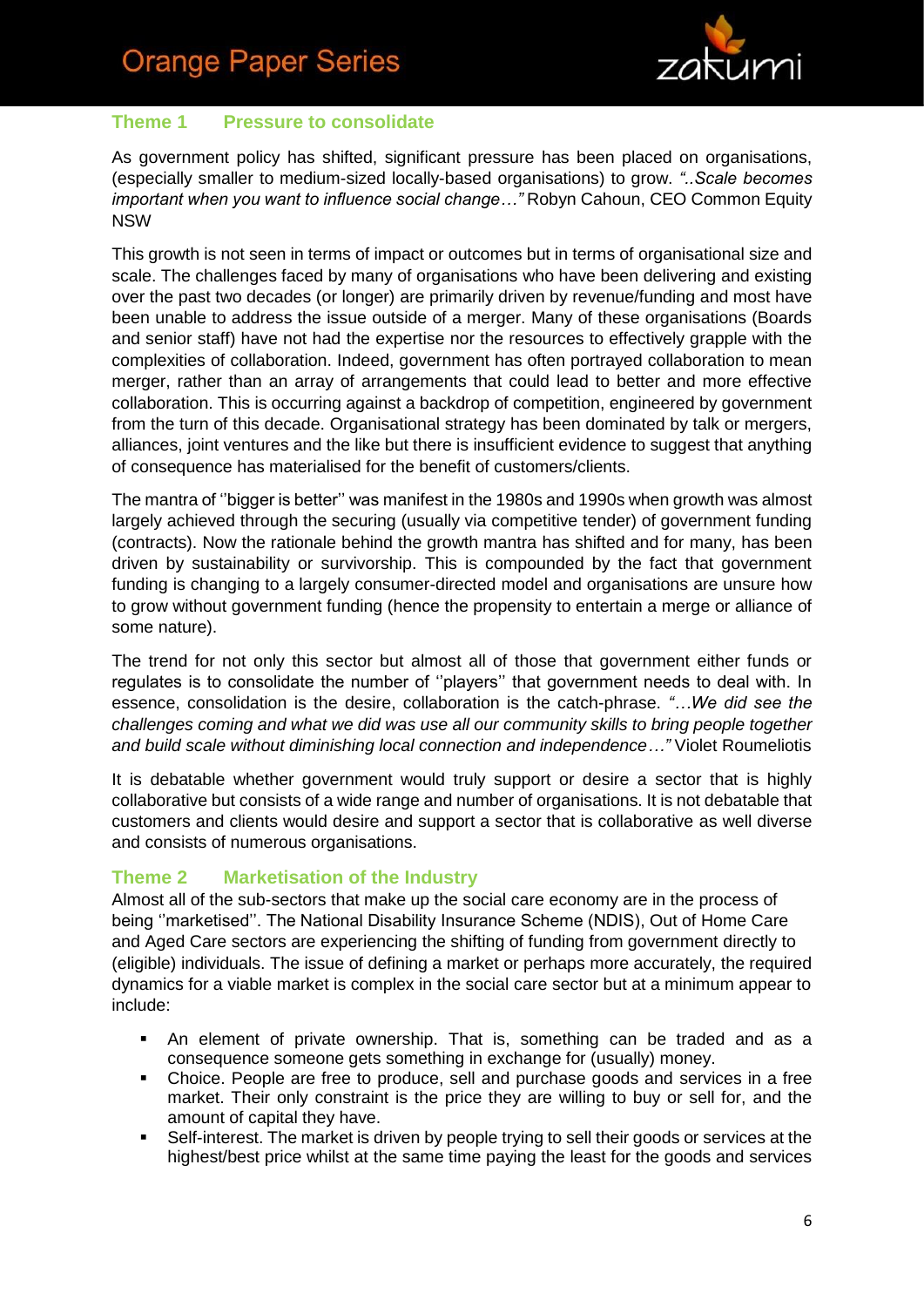

they need. Although the motive is selfish, it works to the benefit of the economy over the long run.

- Competition. The forces of competitive pressure keeps prices moderate, and ensure that goods and services are provided most efficiently. There must be competition for the market to operate.
- System of Markets and Prices. The critical element here is access to information. In an efficient market, buyers and sellers have equal access, and the same information upon which to base their decisions. Prices vary depending on the laws of supply and demand.
- **EXECT** Limited Government. The role of government is simply to ensure that the markets are open and working. It also makes sure that everyone does have equal access to the markets.

*"There is a real role for governments and not for profits like Community Legal Centres to ensure those people most likely to miss out or be disadvantaged in the new market context – don't get further disadvantaged.."* Alastair McEwen, CEO Community Legal Centres of NSW

It is the last two points that present the greatest challenges. Information is available but not easily understood by the customer market which by default means that you don't have an effective market in operation. With regard to government, their current role is not simply ensuring that the market exists; it is only partly regulated and government has largely set prices. Thus, you have a market that is fixed on one end meaning that there is a fixed cost at which customers will purchase; yet on the other end, the deliverers of the service are forced to be market-focused and subject to market forces. Thus, market ''rules'' do not necessarily always apply. In addition, it is likely that over time, the market will become more deregulated and at that point it is almost certain that there will be another wave of new entrants. The real question is at that time, how many of the current providers will still be in business? How much diversity, choice and flexibility will exist for customers? Who is most likely to miss out?

#### **Theme 3 Growing focus on preventative health and re-ablement**

"*We need to take advantage of what technology offers us and step up our capability to prevent or re-able people to live independent lives.."* Robyn Chapman CEO, The Independent Living Centre.

The fact that over this and next decade we will see more of a focus on preventative health, the demand for in-home services and the consequent need for new and additional labour will intensify. There is significant evidence showing the positive impacts and cost savings associated with "reablement", "early hospital discharge" or "recovery" approaches and that those receiving reablement services compared to conventional home care were less likely to require home care services for several years afterwards. Similar evidence exists for recovery models of service for people with mental health problems.

In the aged care arena, "reablement services" reduced the cost by about \$12,000 per person over nearly five years, which is a very compelling reason for government to continue to shift both services and the focus. It is becoming more obvious that with people living longer, the incidence of mental health increasing, domestic and family violence on the rise and the demand for out-of-home care increasing, demand for care and support will continue. Alternative programs and funding models have always been inevitable.

Equally, we are now aware that Home and Community Care Program has been replaced by the NDIS and the Commonwealth Home Support Program. In the case of disability, the move to individualised funding and person centred care is supported by programs that seek to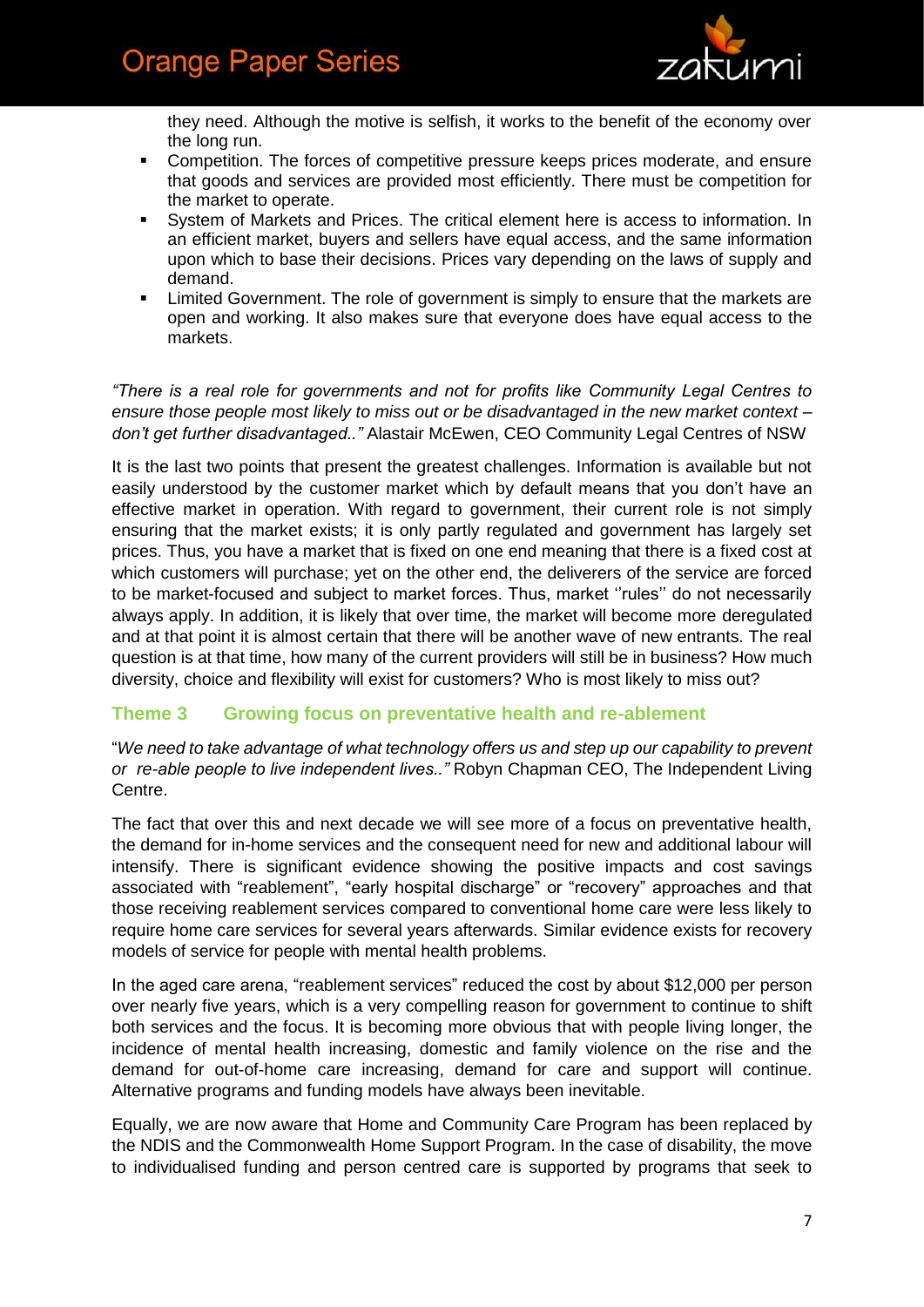

enhance a person's natural support networks, thereby reducing reliance on formal supports. The same can be said about the establishment of the Regional Assessment Service for people aged 65 years and older. This "independent" assessment service is driven by the "reablement" philosophy of care and seeks wherever possible to keep an older person out of the formal care system and refers people to formalised, third party care as a last resort. (According to a research paper, the median cumulative cost of all home care services in restorative service groups was half the cost of the conventional home care HACC groups at three months and less than one third of the cost for those followed up for nearly five years<sup>1</sup>.

In supporting children and families, prevention strategies or innovation in care models continues to dominate new "pilot" resourcing strategies. The Going Home Staying Home reforms which have had an impact on organisations supporting people who are, or are at risk of, being homeless called for innovation and prevention business models.

In many ways the arguments/advocacy of the not for profit sectors a few decades ago has resulted in shifts in thinking and resourcing behaviours. Today we are most likely to see funders (government and philanthropists) wanting to understand the intended outcomes or impact their money will buy- as opposed to the types of direct services that will be delivered. *"..Impact is becoming very important. We need to make sure that every public dollar spent goes to eradicating the problem…not making it worse for individuals and their families. The role Boards play in making these decision is critical."* Elena Katrakis, CEO Carers NSW

The shift to impact and outcomes will continue to shape future services and challenge organisations in the social care sector that have relied heavily on a reactive (outputs and activities) model. The culture, style, skills and business models will all need to shift and to date there is insufficient evidence that new ways are being embraced with the appropriate speed and criticality.

If this is added to the other pressures like market forces, increased consumer/customer expectation, increased longevity and enhanced pressure from government to deliver outcomes, many organisations face a challenging time to re-orientate their focus and direction.

#### **Theme 4 Advancement in medical and related technology**

There is now widespread acceptance and increasing evidence that technology is playing a bigger and more important part of our lives. Whilst we accept and have made appropriate adjustments, there is little evidence to suggest that social care organisations have made similar adjustments. There is also little evidence to suggest that organisations have taken advantage of, or factored in the likely changes that will need to be made to the way care and support is delivered in a technology-enabled environment.

Whilst reablement is a philosophy that will require organisations to reposition themselves, technology will alter the way that organisations think and act in a more radical manner. In addition, the timeframe for change will be far less and consequently more challenging.

The issue many will face will be from the fact that collaborations and partnerships have not often been embraced and for many, they have been solely focused on executing their government contracts. That is, they have not spent time assessing the environment for

**.** 

**<sup>1</sup>** Source: Darragh O' Keefe, Health and Financial Benefits of Reablement Highlighted; Ageing Agenda, Nov 2013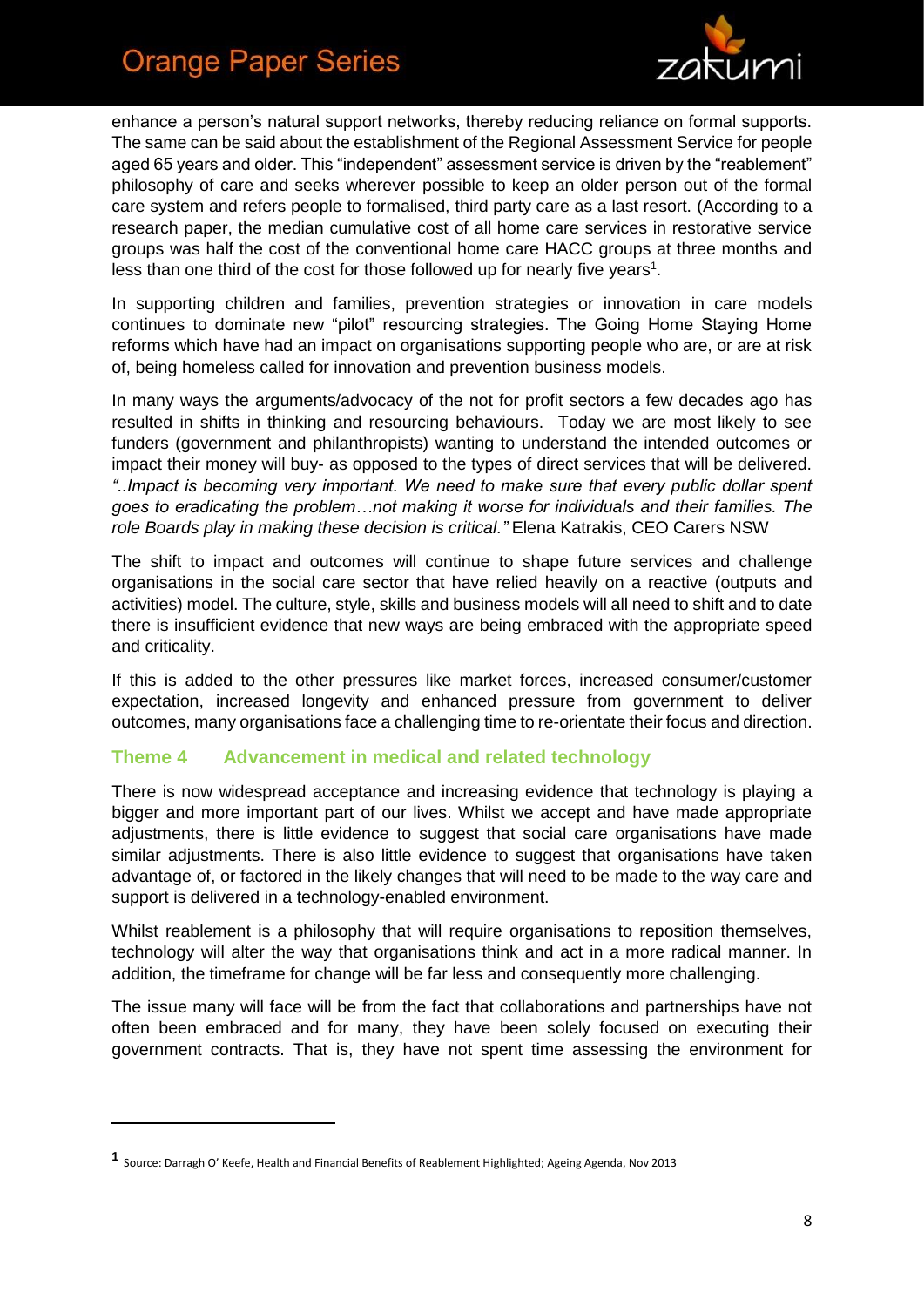

technological changes that may impact on their service; or identifying partners (from within and outside the sector) that they may embrace to deliver added value to their customers.

*"A key way to manage in the 'new customer economy'' is to find new ways to stay engaged and connected..." Pamela Rutledge CEO Richmond PRA*

It is conceivable that in the future, technology-based providers with an existing customer base may seek to leverage into the social care sector, given the focus on wellbeing and reablement.

#### **Theme 5 Workforce structure, performance and management**

Arguably the biggest challenge and threat for social care organisations will come from managing, developing and maintaining a viable and skilled workforce.

*"…Investing in people is essential. Equally so, workers must be developed and have transferrable skills, aligned values, the 'right' attitude, potential and adaptability."* Karen Walsh, General Manager, SGCH

What is in effect occurring in the social care sector is that care, support and health are slowly being integrated. Whilst the integration is gradual given the legacy that exists in all the different industries, the desire and vision for government and more importantly customers, is that it will happen. For example, the work and thinking on the development and introduction of individualised e- health records will revolutionise how people manage their heath, access their providers and plan for their future. Technology will be critical and the control (and responsibility) will be shifted to individuals.

Success in delivering high value services will depend on a more flexible approach to skill acquisition, training and development. Integrated care works when there is clarity about the distinctive elements needed in the skill mix. The system-level challenge is to develop organisational capabilities to bring the right team together around the person/customer. The sector also needs to appreciate their own expertise and ensure it is built in and valued.

*".. What I am concerned about is that I see a level of passivity in the sector, coupled with a lack of engagement with core, fundamental issues.."* Pamela Rutledge, Richmond PRA

Closer relationships between health, education and social care are necessary. This might mean the integration of services, and that will have an impact on jobs and roles in the workforce.

For young people at risk the same applies ensuring there is integration between the education, health care and social care sector. For new settlers (e.g., refugees) integration of settlement services, education, employment support, housing will be critical.

As with the aforementioned (reablement, technology-enabled services and customers), services will need to change and it is true that helping someone reach aspirations for being included in their chosen community is a lot harder than doing things for someone. It requires a different skill set than direct service delivery. It will also require a re-evaluation of how we are organised. This does not mean a corporate restructure. It is more about restructuring how corporates think about their staff; how flexibly they are managed; how well their values align and how the entity is able to utilize a mix of labour. There will be increased competition from external contractors that have skills and experience in the sector but can offer their services at lower cost. If ever there was a time to invest in human resources, it is now.

*"…At the end of the day, it is the workers who we send out to be with and support people and their families. We have to get them confident in their role. We have to create opportunities for others to join social care.."* Chris Campbell, CEO The Junction Works.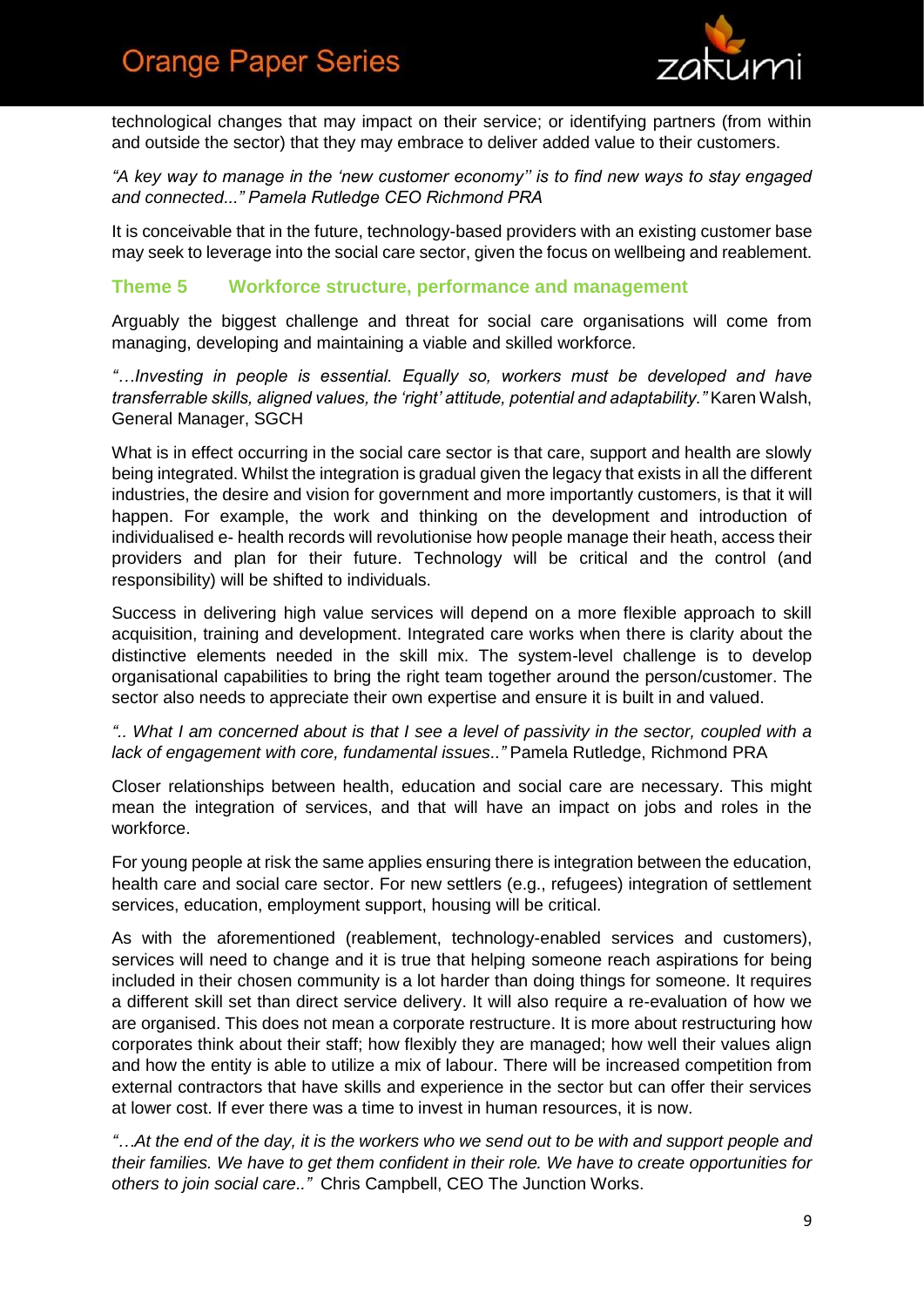

It is essential that front-line workers have the requisite skills and knowledge; resilience; character and understanding of their role. Our workforce needs to get comfortable working in ambiguity. This goes well beyond what is attained through current courses. Frontline workers of the future will need demonstrated skills in reablement, language proficiency, utilisation of more complex technologies. They will need to be hyper connected and enable the people who they serve to be connected as well. The past decade in particular has seen the erosion of support and infrastructure to build and develop the workforce of the future. Much of the sector/s resources have gone to developing new systems, IT, plans, marketing and management to deal with the changes. Too little emphasis has been placed on developing the right level and type of skills in the customer-facing roles.

*"…It is essential that a bridge be created between the past (legacy) and the future and many of the newer workers of today, would not have experienced the same issues as those that have significant history and experience in the social care sector. Both sets of skills and perspectives are important*…" Esta Chilas Paschalidis, Manager SSI

#### Theme 6 Raised expectations from customers

With the advent of the above changes, the role of customer is changing and becoming central to all business models. Customers are not 're-badged'' clients. Clients have limited or no choice and are generally consumers of a service. Customers are different; they do have choices and are active participants in their own service.

This is not the same as ''consumer-directed care or person-centeredness''. These are terms that exists almost exclusively in the social care sector and we are seeing that one can be consumer-directed'' yet not 'customer-aligned''. Being customer aligned requires a significantly different skill set and thinking that the one required to be person-centered". The two can and should co-exist but one does not act as a proxy for the other.

In the health care area, there is a very strong push for services to be more patient-oriented and indeed, this sector has seen a large growth in the consumer or patient advocacy area. Again, being customer-aligned is not the same as advocacy; they can and should co-exist but are different.

Social care organisations have done quite a lot of work in getting more ready for the advent of the person-centred philosophy and a significant amount of this work has been at a systemslevel. Less work has been done at the front-end in working with customer-facing workers and developing their skills and understanding of the differences between the two concepts. Many new entrants bring their "customer service" skills to social care and see the value of informed and engaged customers. Traditional social care organisations are much more skilled at providing program led services to people deemed eligible.

The sector is likely at the commencement stage of a revolution in the role that customers will play in determining and driving outcomes. For decades, clients have been passive recipients of services and over the next decade, customer expectation will intensify. With that intensification will come increased pressure on services to be more flexible and innovative which will also result in organisations needing to be more collaborative and to focus more on value (as opposed to cost).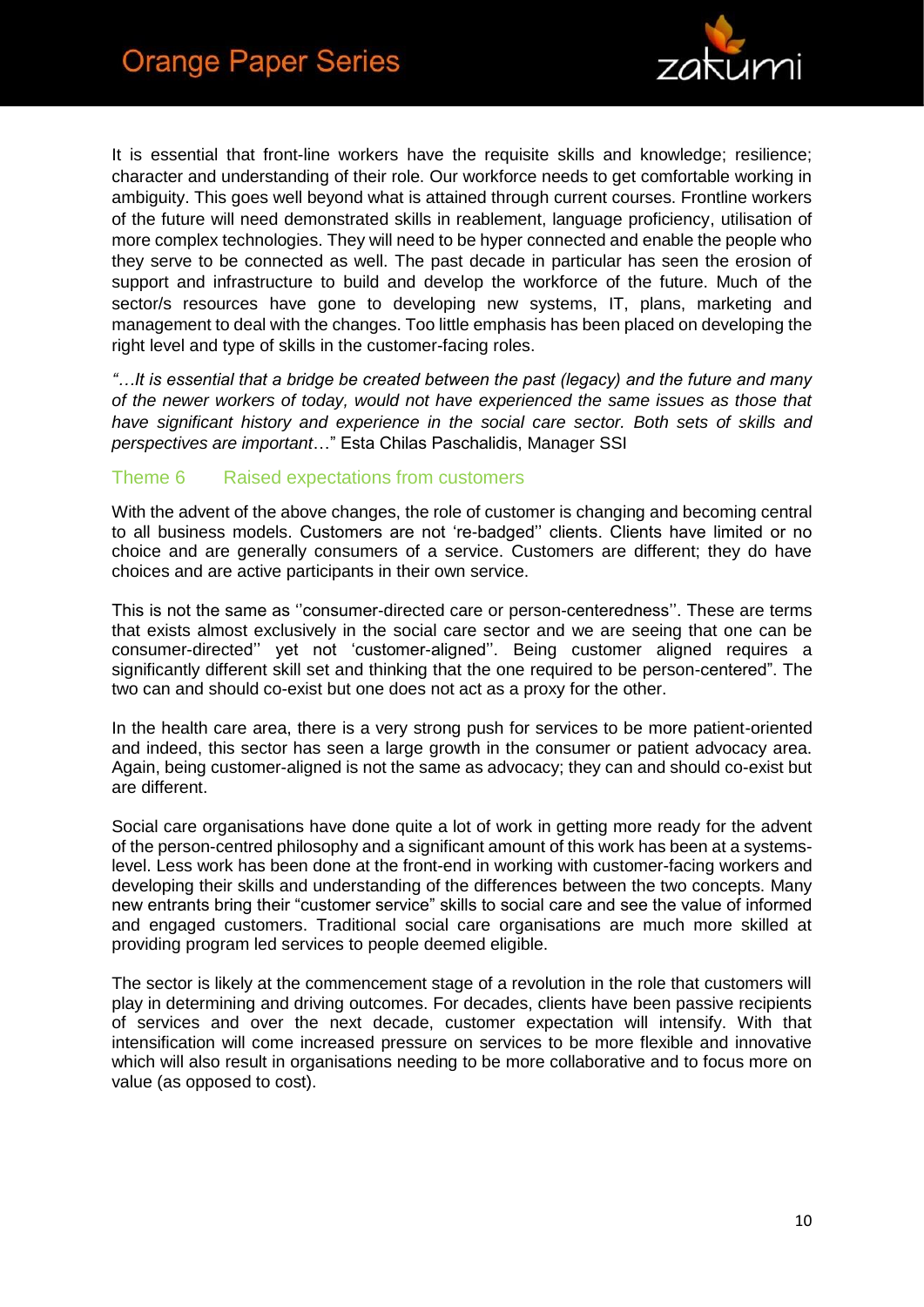

#### <span id="page-10-0"></span>**4. Identifying the Trends**

**In 2011**, sector leaders identified 5 trends influencing leadership and decisions. These trends were captured in a document, entitled Here, Now and Later. The key trends then were:

#### *Trend 1*

#### **Necessity to measure what we do**

Measurement of impact is essential. The industry has moved beyond talking about programs and activities and needs to look at ways that best describe the impacts of the work that is done.

#### *Trend 2*

#### **Effective leadership at all levels**

There is a critical lack of leadership skills and expertise and this needs to be developed. The strength of the industry needs to be enhanced and future leaders identified, nurtured and developed.

#### *Trend 3*

#### **Look at ways to work collaboratively, partners and/or merge.**

Growth for growth's sake is not advocated but ways to work together and leverage off the core strengths of others is essential. Organisations that are making an impact must be sustained and enhanced but some consolidation may be inevitable and can be positive.

#### *Trend 4*

#### **Good governance is imperative.**

If the future challenges are to be met, governance needs to be explored, modified and enhanced. The industry requires committed, experienced and skilled boards – all at once.

**In 2016**, we can begin to see a trend shift. A repositioning of priorities is emerging as the reforming social care context continues to evolve.

The key trends that have emerged from these conversations include;

#### *Trend 1*

#### **Investment in people is key to success.**

All the leaders talked about the importance of having a skilled and prepared workforce, but more so, workers that understood the message and the organisation. There seemed to be consensus that there needed to be a move away from the archetypical HR management processes, instead, adding development opportunities that facilitated better thinking and better practice/delivery. The urgency to build capacity and capability in the workforce was a common theme.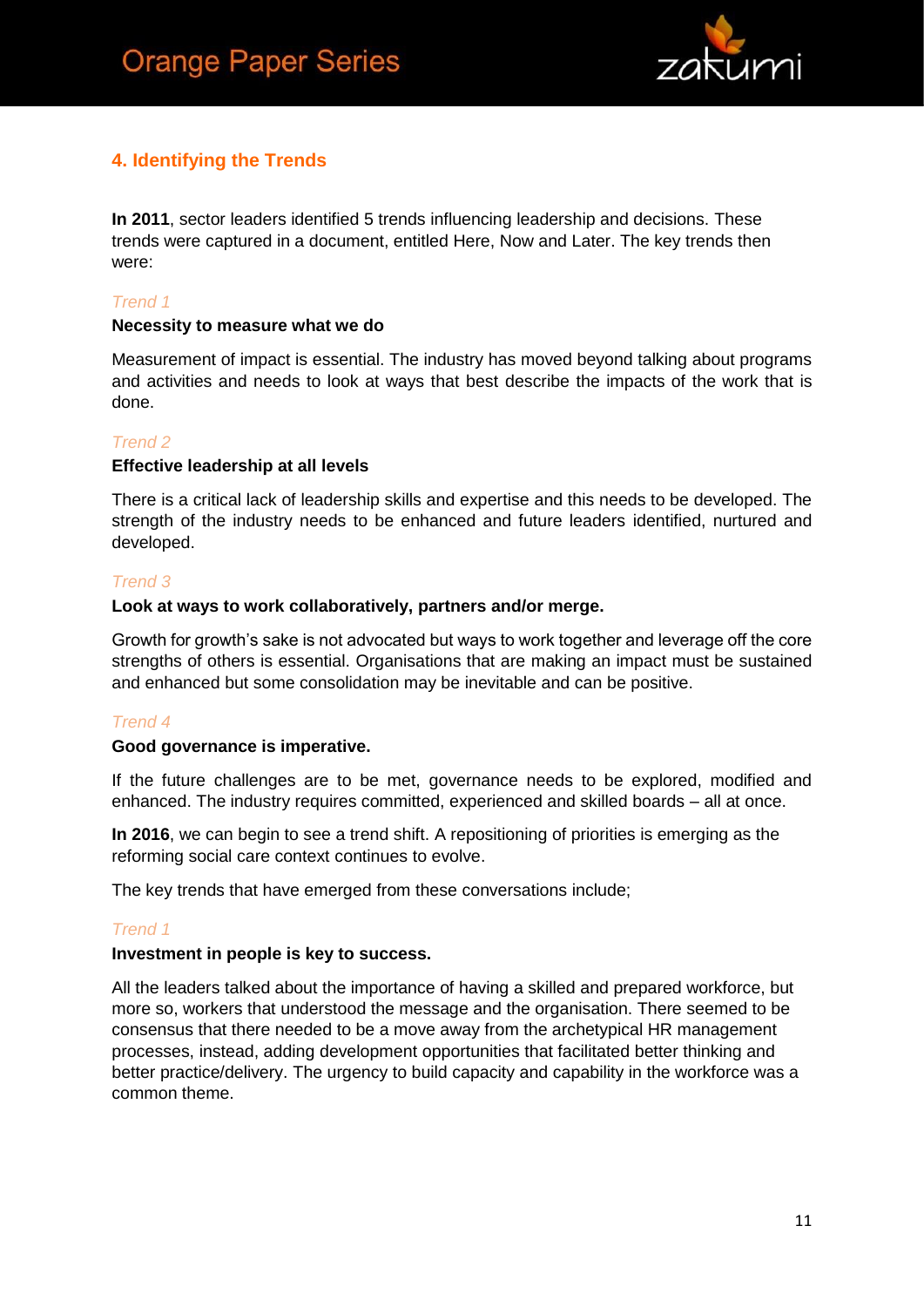

#### *Trend 2*

#### **New Business Models are required.**

The shift towards a more customer-aligned economy will require organisations to focus more on outcomes than in the past. This will require them to deliver better value for customers and consequently, to re-think their current business models. It also means that not for profits will no longer be able to claim their monopoly on "doing good". The business of delivering good social outcomes is open to all sectors.

#### *Trend 3*

#### **Collaboration needs to be better…and different.**

There is still considerable work to be done to engender a better and deeper sense of collaboration in the social care sector. The current processes are immature and if the sector is to embrace the changes and deliver high-value outcomes for people, they will need to look at ways to work together and build diversity in the "market" place". This means they will need to move beyond the rhetoric of working together and confirm arrangements with a range of others to deliver outcomes.

#### *Trend 4*

#### **Investment in Purpose**

The Care Factor is about wanting to invest in solutions and change the reasons why people and their communities are disadvantaged. Many not for profits have built significant "nest eggs" often because of excellent fundraising capability or because of years of accumulated surplus of government funds. Today's Boards preside over these surpluses and are nervous to invest in their core purpose. Organisations who use their own resources to fulfil their purpose will be taking a risk, but less of risk is they just allow their surpluses to dwindle on out dated approaches to meeting customer needs.

#### <span id="page-11-0"></span>**5. Summary**

These are conversation outcomes with leaders, coupled with our reflections on our work over the past few years. This project has helped us determine that irrespective of the type of organisation (government, for profit, not for profit) engagement and success is driven by this "Care Factor". No one sector has a monopoly on doing good and Australia's social care challenges can only be met by highly engaged and committed people and their organisations/ businesses who have "The Care Factor".

It is true that over the past few years we have seen a sector in transition. At times this transition looks like, and feels like chaos. We have seen organisations clinging to government and its block funding. We have seen new entrants wanting to invest in a market filled with opportunity. We have seen the worshipping of size and scale and the dissolving of small community organisations – some of which were ineffective, some of which were effective. We are beginning to see models of service becoming "extinct" because of "disruption" or "innovation" and we are seeing need for care and support prevail.

We are still seeing volunteers highly engaged in their communities. Sponsors and supporters wanting to add value. Government supporting and encouraging the development of a strong "market" and many organsations still showing strong signs of "The Care Factor".

Here's to the next 5 years.